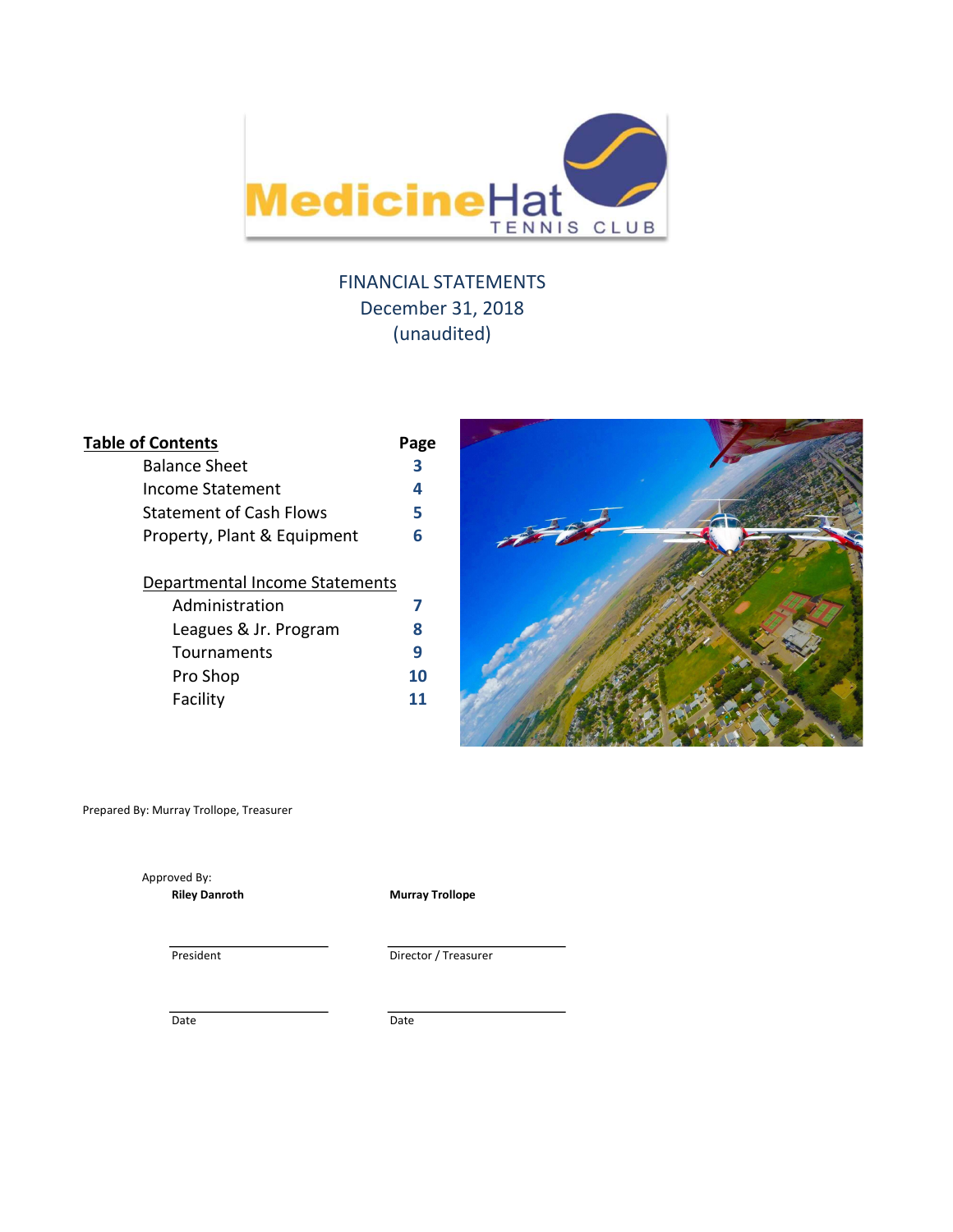# **Statistics**









| <b>TOTAL MEMBERSHIPS</b> | 2014  | 2015 | 2016 | 2017  | 2018   |
|--------------------------|-------|------|------|-------|--------|
| Adult                    | 66    | 87   | 89   | 81    | 70     |
| Couples (x2)             | 80    | 90   | 84   | 88    | 70     |
| Junior                   | 93    | 89   | 92   | 94    | 72     |
| Student                  | 14    | 10   | 10   | 5     | 8      |
| Senior                   | 4     | 6    | 13   | 13    | 13     |
| <b>TOTAL</b>             | 257   | 282  | 288  | 281   | 233    |
| Growth                   | $-2%$ | 10%  | 2%   | $-2%$ | $-17%$ |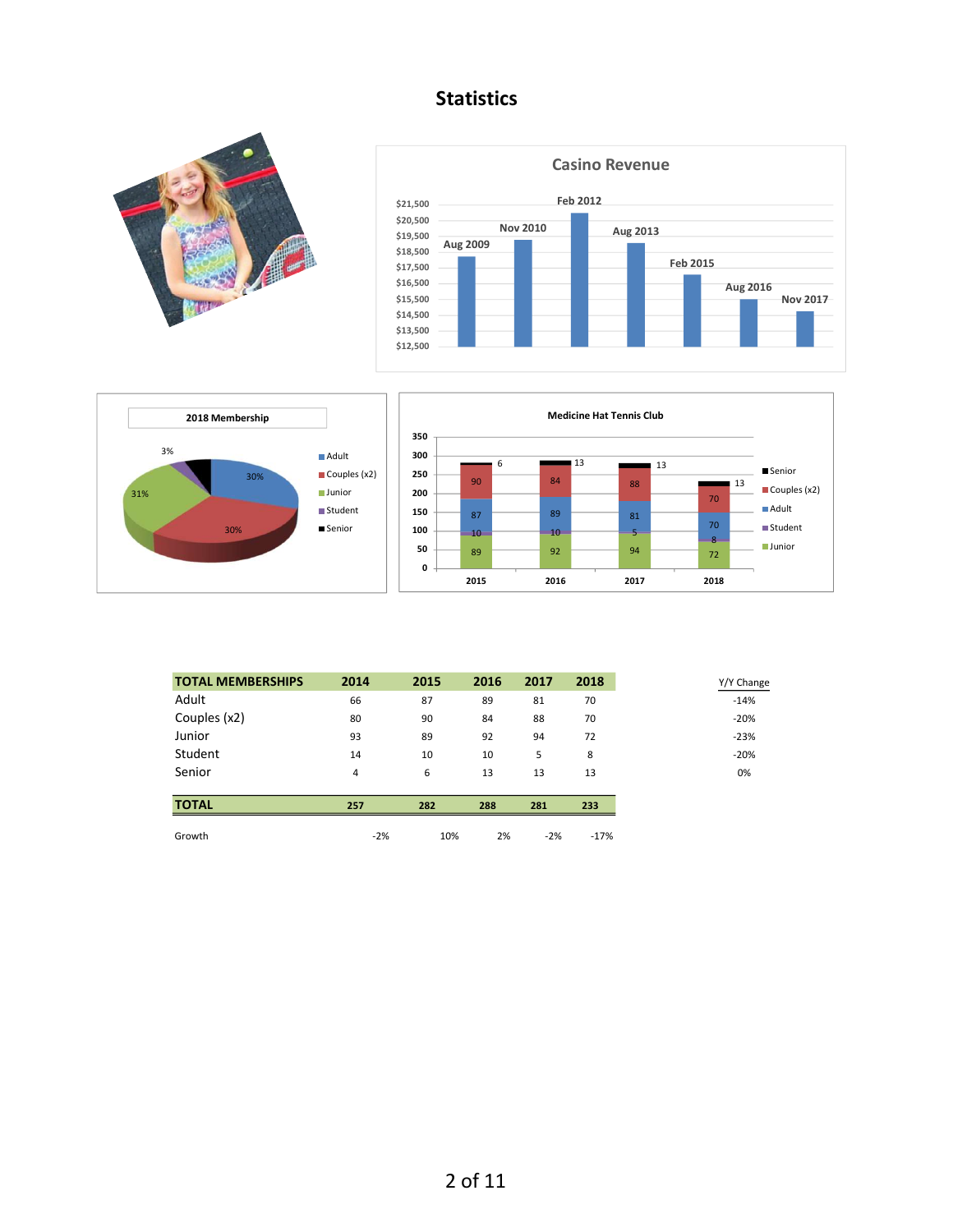

## Balance Sheet As at December 31, 2018

|                                               | 2018       | 2017       | 2016       |
|-----------------------------------------------|------------|------------|------------|
| <b>Current Assets</b>                         |            |            |            |
| Cash - General                                | 4,031      | $-1,898$   | 28,526     |
| Cash - MHTC Sustainability Reserve            | 5,492      | 5,492      | 5,461      |
| Cash - Casino                                 | 37,107     | 31,363     | 34,242     |
| Funds on deposit w/ CMH                       | 13,101     | 10,951     | 7,751      |
| <b>Total Cash</b>                             | 59,730     | 45,906     | 75,979     |
| Casino Revenue - Receivable                   | 0          | 15,000     | 0          |
| <b>Total Current Assets</b>                   | 59,730     | 60,906     | 75,979     |
| Property, Plant & Equipment - (note 1)        |            |            |            |
| PP&E - Member Funded                          | 178,690    | 178,690    | 154,867    |
| Accum. Amortization - Member Funded           | $-96,716$  | $-86,495$  | $-81,559$  |
| Net Book Value - Member Funded                | 81,974     | 92,195     | 73,308     |
| PP&E - Contributed                            | 460,855    | 460,854    | 447,506    |
| Accum. Amortization - Contributed             | $-266,930$ | $-244,140$ | $-224,799$ |
| Net Book Value - Contributed                  | 193,925    | 216,714    | 222,707    |
| <b>Total Property, Plant &amp; Equipement</b> | 275,899    | 308,909    | 296,016    |
| <b>TOTAL ASSETS</b>                           | 335,629    | 369,815    | 371,995    |
|                                               |            |            |            |
| <b>Liabilities</b>                            |            |            |            |
| <b>Accounts Payable</b>                       | 800        | 800        | 3,290      |
| Deferred Revenue - CFEP                       | 0          | 0          | 0          |
| Long Term Liabilities                         | 0          | 0          | 0          |
| <b>Total Liabilities</b>                      | 800        | 800        | 3,290      |
| <b>Equity</b>                                 |            |            |            |
| Contributed Equity in Capital Assets          | 193,925    | 216,714    | 222,707    |
| Members Equity in Capital Assets              | 81,974     | 92,195     | 73,308     |
| <b>Retained Earnings</b>                      | 58,930     | 60,106     | 72,690     |
| <b>Total Equity</b>                           | 334,829    | 369,015    | 368,706    |
| <b>TOTAL LIABILITIES &amp; EQUITY</b>         | 335,629    | 369,815    | 371,995    |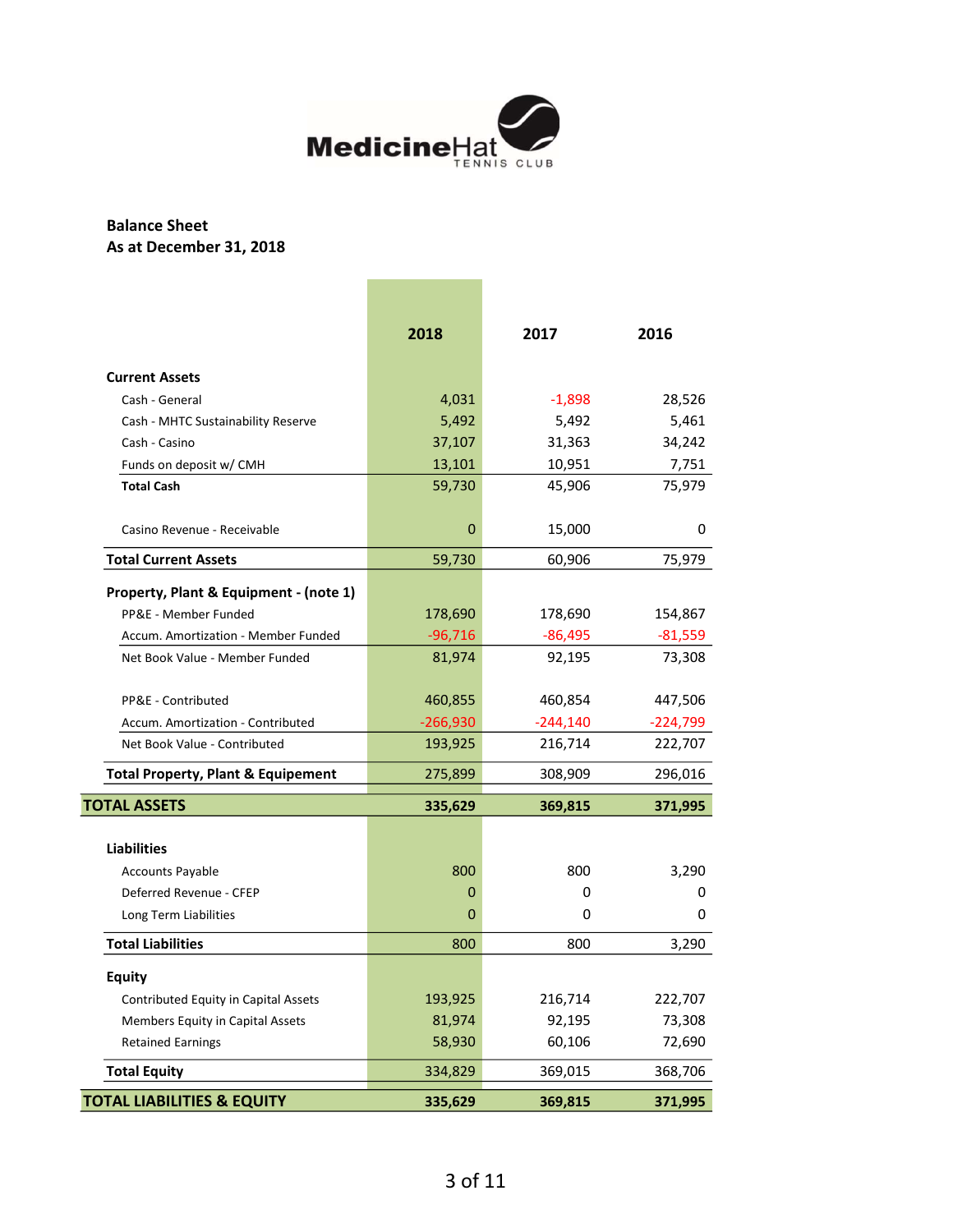

### Income Statement

For the Period Ended December 31, 2018

|                                              | 2018         | 2017   | 2016   |
|----------------------------------------------|--------------|--------|--------|
| <b>REVENUE</b>                               |              |        |        |
| <b>Sales Revenue</b>                         |              |        |        |
| Memberships                                  | 24,975       | 23,045 | 24,285 |
| <b>Tournament Fees</b>                       | 5,165        | 5,680  | 5,415  |
| League Fees                                  | 1,230        | 510    | 515    |
| <b>Lesson Fees</b>                           | 910          | 730    | 520    |
| <b>Concesssion Sales</b>                     | $\mathbf{0}$ | 0      | 0      |
| <b>Banquet Revenue</b>                       | 1,670        | 2,130  | 1,885  |
| <b>Raffles &amp; Silent Auction</b>          | 3,467        | 3,527  | 2,240  |
| <b>Merchandise Sales</b>                     | 167          | 310    | 149    |
| Miscellaneous                                | 123          | 206    | 292    |
| <b>Total Sales Revenue</b>                   | 37,707       | 36,138 | 35,301 |
| <b>Third Party Contributions</b>             |              |        |        |
| Casino Revenue - AGLC                        | $-248$       | 16,751 | 17,197 |
| <b>Municipal Funding</b>                     | 0            | 0      | 0      |
| Provincial Funding - CFEP                    | 0            | 15,739 | 28,953 |
| Sponsorship Revenue                          | 1,500        | 1,500  | 1,500  |
| Donations                                    | 3,195        | 3,660  | 2,999  |
| <b>Total Third Party Contributions</b>       | 4,447        | 37,650 | 50,649 |
|                                              |              |        |        |
| <b>TOTAL REVENUE</b>                         | 42,154       | 73,788 | 85,950 |
| <b>EXPENSES</b>                              |              |        |        |
| <b>Operating Expenses</b>                    |              |        |        |
| <b>Tennis Balls Used</b>                     | 2,463        | 3,600  | 2,200  |
| Maintenance Expenses                         | 9,802        | 5,904  | 3,651  |
| <b>Facility Rentals</b>                      | 1,243        | 1,106  | 1,048  |
| Awards & Trophies                            | 4,292        | 2,544  | 3,955  |
| Instructors / Supervision / Assistants       | 6,540        | 8,138  | 8,725  |
| Food & Beverages                             | 3,072        | 3,895  | 3,276  |
| <b>Total Operating Expenses</b>              | 27,412       | 25,187 | 22,855 |
|                                              |              |        |        |
| <b>General &amp; Administrative Expenses</b> |              |        |        |
| Wages & Salaries                             | 5,000        | 5,000  | 5,000  |
| <b>Advertising &amp; Promotions</b>          | 433          | 377    | 1,130  |
| Business & License fees                      | 1,300        | 2,002  | 1,365  |
| Courier & Postage                            | 403          | 146    | 182    |
| <b>Bank Charges</b>                          | 2            | 151    | 134    |
| Clubhouse & Office Supplies                  | 263          | 358    | 2,530  |
| Motor Vehicle Expenses                       | 250          | 250    | 250    |
| Travel                                       | 1,325        | 1,450  | 1,129  |
| <b>Utilities</b>                             | 3,331        | 2,990  | 2,874  |
| <b>Total General &amp; Administrative</b>    | 12,307       | 12,724 | 14,595 |
| <b>Charitable Donations</b>                  | 3,615        | 3,877  | 2,240  |
| <b>Earnings Before Interest and Amort.</b>   | $-1,180$     | 32,000 | 46,259 |
| <b>Interest Revenue</b>                      | 4            | 9      | 16     |
| Loss (Gain) on Disposal of Assets            | 0            | 0      | 93     |
| <b>Amortization Expense - Contributed</b>    | 22,790       | 21,732 | 23,197 |
| <b>Amortization Expense - Members</b>        | 10,221       | 9,967  | 8,133  |
| <b>NET EARNINGS (LOSS)</b>                   | $-34,187$    |        | 15,038 |
|                                              |              | 310    |        |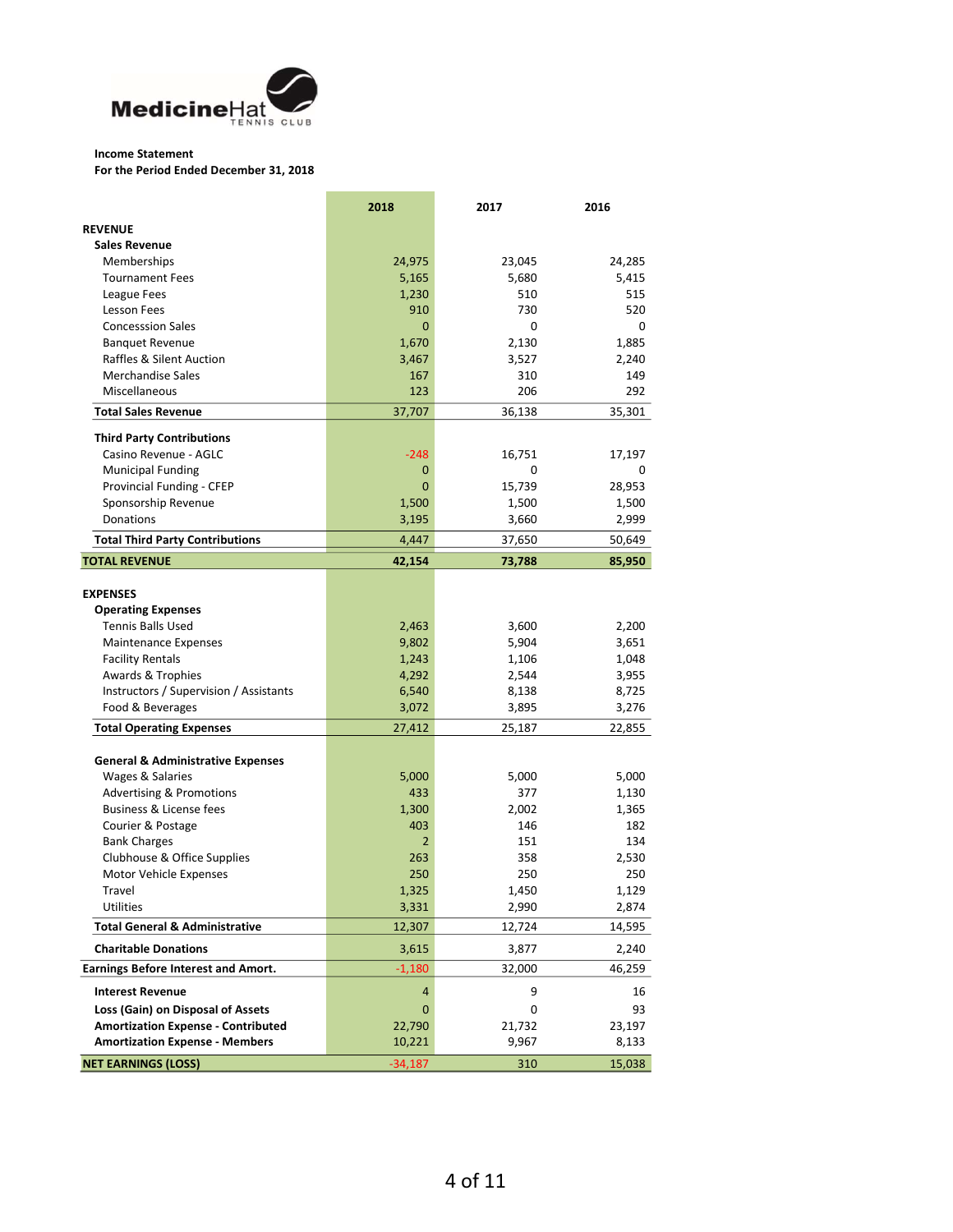

## Statement of Cash Flows For the period ending December 31, 2018

|                                                   | 2018        | 2017      | 2016      |
|---------------------------------------------------|-------------|-----------|-----------|
|                                                   |             |           |           |
| <b>Cash flows from Operations</b>                 |             |           |           |
| Net Earnings (Loss)                               | $-34,187$   | 310       | 15,038    |
| Add: Depreciation                                 | 33,011      | 31,699    | 31,330    |
| Add Loss (Gain) from Disposals                    | 0           | 0         | $-93$     |
| Change in non-cash working capital                | 15,000      | $-17,490$ | 2,996     |
| <b>Total Cash flows from Operations</b>           | 13,824      | 14,519    | 49,270    |
| <b>Cash flows used for Investments</b>            |             |           |           |
| PP&E - Member Funded                              | 0           | $-28,853$ | $-9,145$  |
| PP&E - Contributed                                | 0           | $-15,739$ | $-41,103$ |
| <b>Total Cash flow used for Investments</b>       | 0           | $-44,592$ | $-50,248$ |
| <b>Cash flows from Financing</b>                  |             |           |           |
| Long Term Debt Issued                             | 0           | 0         | 0         |
| Long Term Debt Repaid                             | 0           | 0         | 0         |
| <b>Total Cash flows from Financing Activities</b> | $\mathbf 0$ | 0         | 0         |
| <b>Total Cash flows for the period</b>            | 13,824      | $-30,073$ | $-978$    |
| <b>Opening Balance - Cash</b>                     | 45,906      | 75,980    | 76,957    |
| <b>CLOSING BALANCE - CASH</b>                     | 59,730      | 45,906    | 75,980    |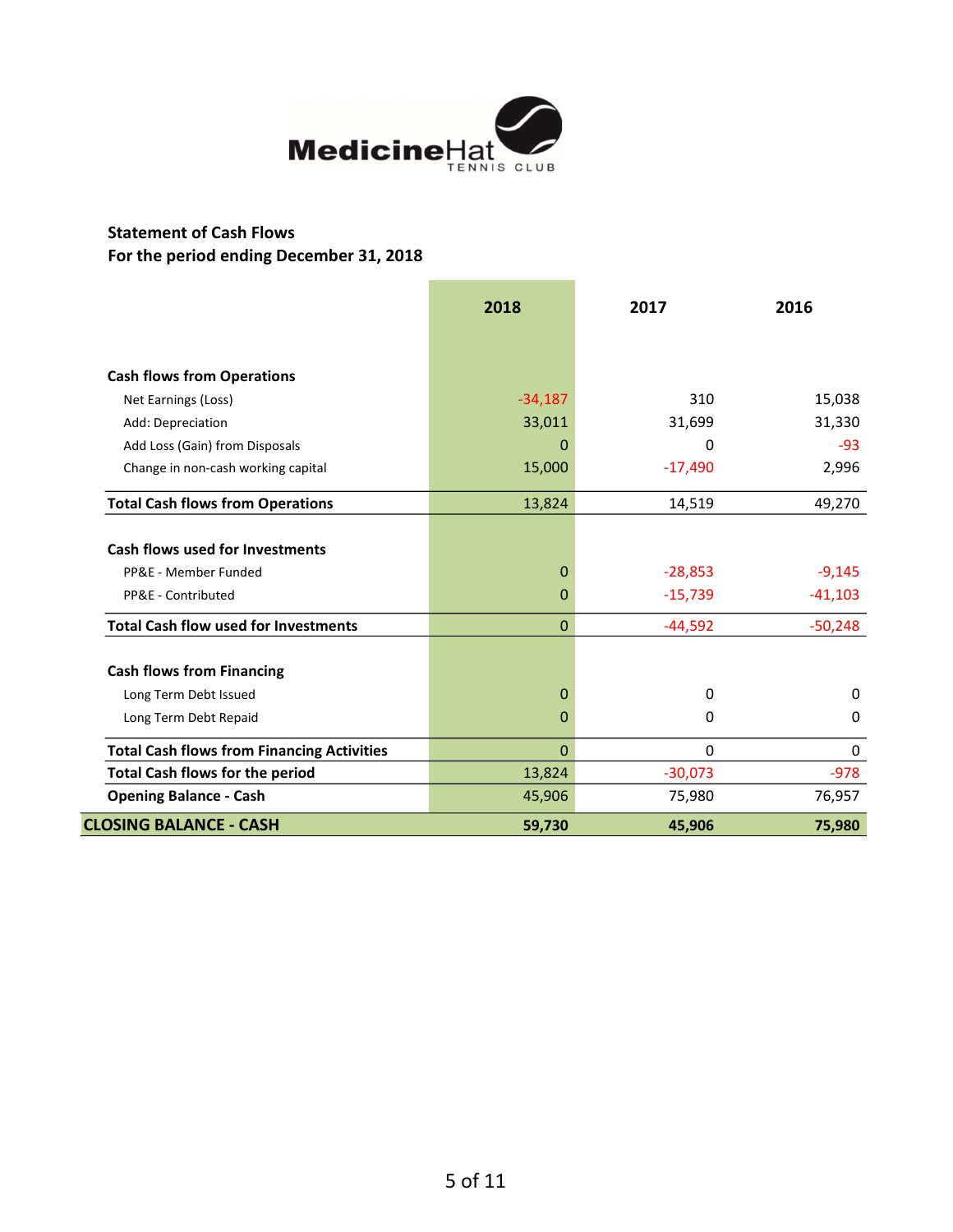#### Medicine Hat Tennis Club

Note 1 - Schedule of Property, Plant & Equipment

|                                   | 2018   |                              |         |          |                                 |       |        |                                          |        |        |                       |                              |  |
|-----------------------------------|--------|------------------------------|---------|----------|---------------------------------|-------|--------|------------------------------------------|--------|--------|-----------------------|------------------------------|--|
|                                   |        | <b>Opening Balance - NBV</b> |         |          | <b>Additions / Dispositions</b> |       |        | <b>Current Year Amortization Expense</b> |        |        |                       | <b>Closing Balance - NBV</b> |  |
|                                   |        | Contributed                  |         |          | Contributed                     |       |        | Contributed                              |        |        | Contributed<br>(Gov't |                              |  |
|                                   | Member | (Gov't /Casino               |         | Member   | Gov't /Casino                   |       | Member | (Gov't /Casino                           |        | Member | /Casino               |                              |  |
|                                   | Paid   | Funded)                      | Total   | Paid     | Funded)                         | Total | Paid   | Funded)                                  | Total  | Paid   | Funded)               | Total                        |  |
| <b>Furniture &amp; Appliances</b> | 2,786  | 663                          | 3,449   |          |                                 |       | 305    | 60                                       | 365    | 2,482  | 603                   | 3,085                        |  |
| Equipment                         | 5,773  | 2,461                        | 8,234   |          |                                 |       | 1,304  | 386                                      | 1,690  | 4,469  | 2,075                 | 6,545                        |  |
| Courts                            | 44,682 | 97,413                       | 142,095 |          |                                 |       | 7,170  | 17,711                                   | 24,881 | 37,512 | 79,702                | 117,214                      |  |
| Buildings, etc.                   | 38,953 | 116,176                      | 155,129 |          |                                 |       | 1,443  | 4,633                                    | 6,075  | 37,511 | 111,543               | 149,054                      |  |
| <b>GRAND TOTAL</b>                | 92,194 | 216,713                      | 308,908 | $\bf{0}$ | $\bf{0}$                        | 0     | 10,221 | 22,790                                   | 33,011 | 81,974 | 193,924               | 275,898                      |  |

2018 Additions include: None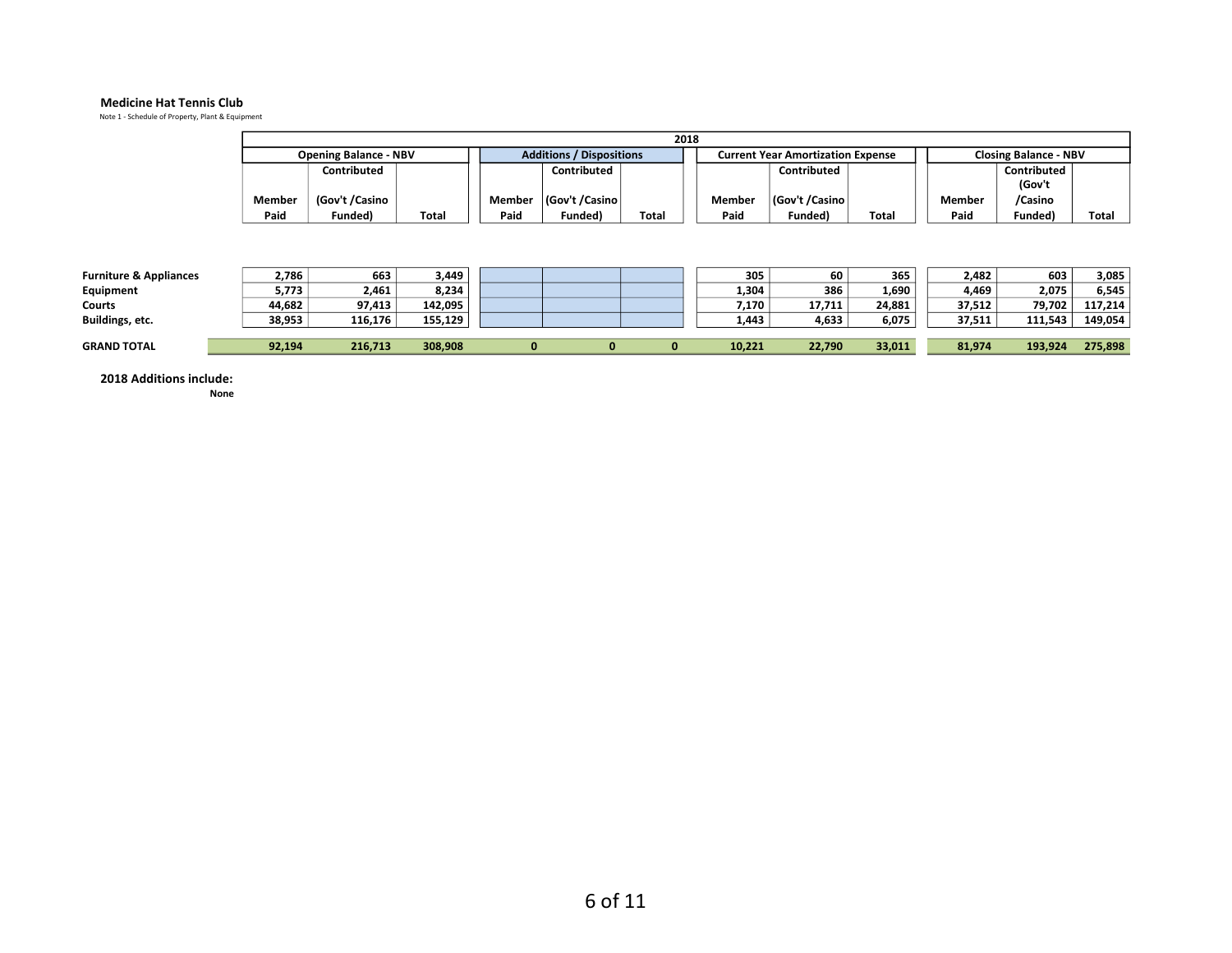### ADMINISTRATION



Departmental Income Statement - Administration For the Period Ended December 31, 2018

|                                                         | 2018           | 2017         | 2016         | <b>Notes</b>                                       |
|---------------------------------------------------------|----------------|--------------|--------------|----------------------------------------------------|
| <b>REVENUE</b>                                          |                |              |              |                                                    |
| <b>Sales Revenue</b>                                    |                |              |              |                                                    |
| Memberships                                             |                |              |              |                                                    |
|                                                         |                |              |              |                                                    |
| Adult                                                   | 7,290          | 7,270        | 7,055        | 14% (11) fewer than 2017                           |
| Couples                                                 | 7,000          | 6,650        | 6,300        | 20% (18) fewer people than 2017                    |
| Junior                                                  | 4,125          | 4,550        | 3,680        | 23% (22) fewer than 2016 - lesson fees to pro shop |
| Student                                                 | 590            | 250          | 475          | 8 students in 2017, 3 more than 2017               |
| Senior                                                  | 975            | 750          | 780          | 13 seniors in 2018, same as 2017                   |
| <b>Total Memberships</b>                                | 19,980         | 19,470       | 18,290       |                                                    |
| Miscellaneous / Concessions                             | 218            | 142          | 292          | Bottle recycling & Visitor fees                    |
| Donations                                               | 100            | 60           | 749          |                                                    |
| <b>Total Revenue</b>                                    | 20,298         | 19,672       | 19,331       |                                                    |
|                                                         |                |              |              |                                                    |
| <b>EXPENSES</b>                                         |                |              |              |                                                    |
| <b>General &amp; Administrative Expenses</b>            |                |              |              |                                                    |
| Wages, Salaries & Benefits<br>Awards / volunteers gifts | 5,250          | 5,250<br>880 | 5,250<br>204 | Ken Clement                                        |
| <b>Advertising &amp; Promotions</b>                     | 0<br>225       | 841          | 1,130        |                                                    |
| <b>Business &amp; License fees</b>                      | 1,300          | 1,300        | 1,365        | <b>Tennis AB</b>                                   |
| Courier & Postage                                       | 403            | 146          | 182          |                                                    |
| Food & Beverages                                        | 1,243          | 768          | 1,245        | Casino meals, meetings, fun tourney pizza          |
| Bank Charges Interest / Penalties                       | $\overline{2}$ | 151          | 134          |                                                    |
| Office Supplies                                         | 27             | 121          | 288          |                                                    |
| Clubhouse Supplies                                      | $\Omega$       | 56           | 2,062        |                                                    |
| Utilities                                               |                |              |              |                                                    |
| Phone                                                   | 505            | 790          | 686          |                                                    |
| CMH - Gas & Electric                                    | 2,415          | 1,825        | 1,443        |                                                    |
| Satellite TV                                            | 472            | 375          | 745          |                                                    |
| Donations                                               | $\mathbf{0}$   | 100          | 0            |                                                    |
| <b>Total General &amp; Administrative</b>               | 11,842         | 12,603       | 14,736       |                                                    |
| <b>Earnings Before Interest and Amortization</b>        | 8,456          | 7,069        | 4,595        |                                                    |
| <b>Interest Revenue</b>                                 | $\overline{4}$ | 9            | 16           |                                                    |
| <b>NET EARNINGS (LOSS)</b>                              | 8,459          | 7,078        | 4,611        |                                                    |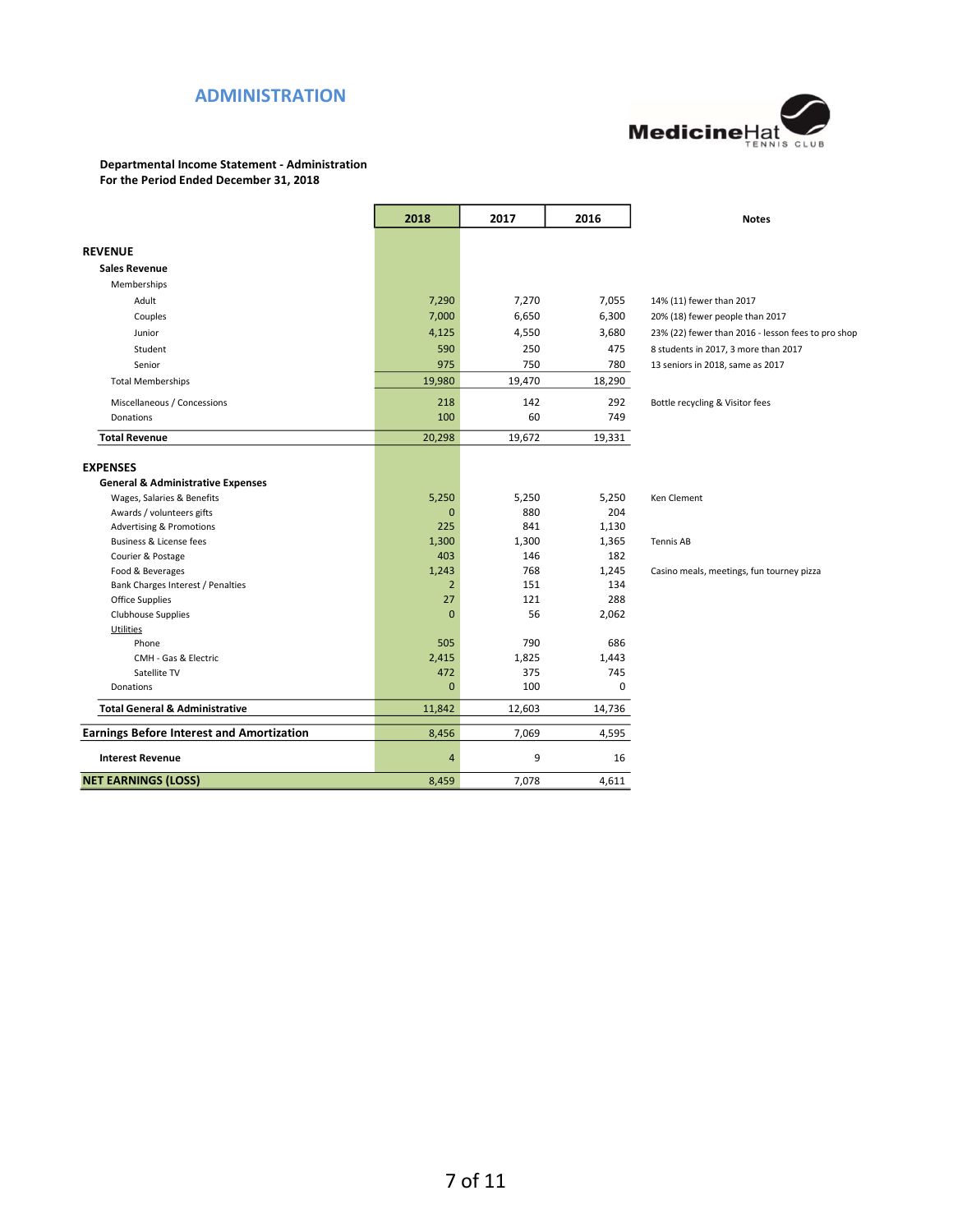## LEAGUES & JR. PROGRAM



#### Departmental Income Statement - Leagues & Jr. Program For the Period Ended December 31, 2018

|                               | 2018           | 2017     | 2016   | <b>Notes</b>                                    |
|-------------------------------|----------------|----------|--------|-------------------------------------------------|
|                               |                |          |        |                                                 |
| <b>REVENUE</b>                |                |          |        |                                                 |
| League Fees - Mens            | 605            | 285      | 255    | 2018 doubled league fees to \$10                |
| League Fees - Ladies          | 205            | 225      | 260    |                                                 |
| League Fees - Juniors         | 3,400          | 3,025    | 4,195  | 100% of elite Jr. revenue + portion for Jr mem. |
| Sponsorship Revenue - Juniors | 1,500          | 1,500    | 1,500  | Tim Hortons                                     |
| <b>Total Sales Revenue</b>    | 5,710          | 5,035    | 6,210  |                                                 |
|                               |                |          |        |                                                 |
| <b>EXPENSES</b>               |                |          |        |                                                 |
| <b>Tennis Balls Used</b>      | 840            | 960      | 1,320  |                                                 |
| Awards / Trophies             | $\overline{0}$ | 0        | 730    |                                                 |
| Food & Beverages              | 434            | 453      | 298    |                                                 |
| Instructor Fees / Supervision | 4,676          | 5,047    | 4,355  | (Jr. Elite, Saturday program)                   |
|                               |                |          |        |                                                 |
| <b>Total Expenses</b>         | 5,950          | 6,459    | 6,703  |                                                 |
|                               |                |          |        |                                                 |
| <b>NET EARNINGS (LOSS)</b>    | $-240$         | $-1,424$ | $-493$ |                                                 |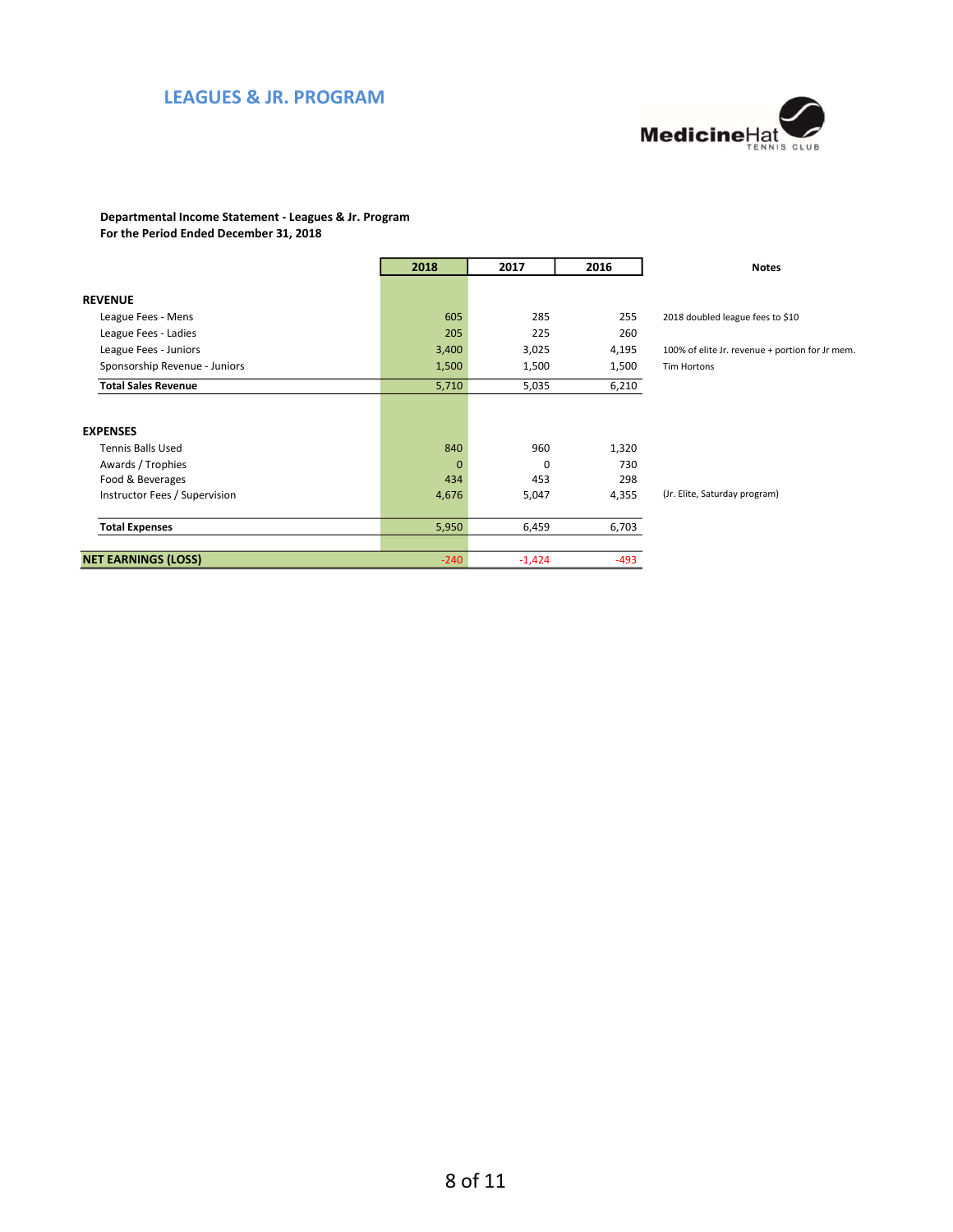### TOURNAMENTS



## Departmental Income Statement - Tournaments

For the Period Ended December 31, 2018

|                                       | 2018         | 2017     | 2016  | <b>Notes</b>                                  |
|---------------------------------------|--------------|----------|-------|-----------------------------------------------|
|                                       |              |          |       |                                               |
| <b>REVENUE</b>                        |              |          |       |                                               |
| <b>Tournament Fees - Mens</b>         | 3,155        | 2,565    | 2,375 |                                               |
| <b>Tournament Fees - Ladies</b>       | 1,650        | 1,305    | 1,650 |                                               |
| <b>Tournament Fees - Mixed</b>        | 780          | 1,530    | 1,060 |                                               |
| <b>Tournament Fees - Junior</b>       | $\mathbf{0}$ | 100      | 330   |                                               |
| Tournament Fees - Seniors & Christmas | $\mathbf{0}$ | 245      | 0     |                                               |
| <b>Banquet Revenue</b>                | 1,670        | 2,130    | 1,885 | Shave Banquet                                 |
| Raffle & Silent Auction Revenue       | 3,467        | 3,527    | 2,240 |                                               |
| Donations                             | 945          | 400      | 0     |                                               |
| <b>Total Sales Revenue</b>            | 11,667       | 11,801   | 9,540 |                                               |
|                                       |              |          |       |                                               |
| <b>EXPENSES</b>                       |              |          |       |                                               |
| <b>Tennis Balls Used</b>              | 1,560        | 2,640    | 880   |                                               |
| <b>Clothing Used</b>                  | $\mathbf{0}$ | $\Omega$ | 0     |                                               |
| <b>Advertising &amp; Promotions</b>   | 147          | 238      | 0     |                                               |
| Awards, Trophies & Prizes             | 4,292        | 2,544    | 3,021 | Shave mugs \$2,065, gift cards, trophys       |
| Food & Beverages                      | 1,695        | 2,548    | 1,733 | Mikes Meats, and food for all tourneys        |
| <b>Clubhouse Supplies</b>             | $\mathbf{0}$ | $\Omega$ | 0     |                                               |
| <b>Facility Rent - General</b>        | 282          | 306      | 306   | Grand Rental Station - chairs / tables        |
| Facility Rent - Indoor Tennis         | 882          | 800      | 690   | Fieldhouse - Winter Classic                   |
| Entertainment                         | $\mathbf{0}$ | 1,200    | 400   |                                               |
| Donations - Cancer Society / Other    | 3,615        | 3,777    | 2,240 | Shave Donation (\$800 through tennis package) |
| <b>Total Expenses</b>                 | 12,473       | 14,053   | 9,270 |                                               |
| <b>NET EARNINGS (LOSS)</b>            | $-806$       | $-2,252$ | 270   |                                               |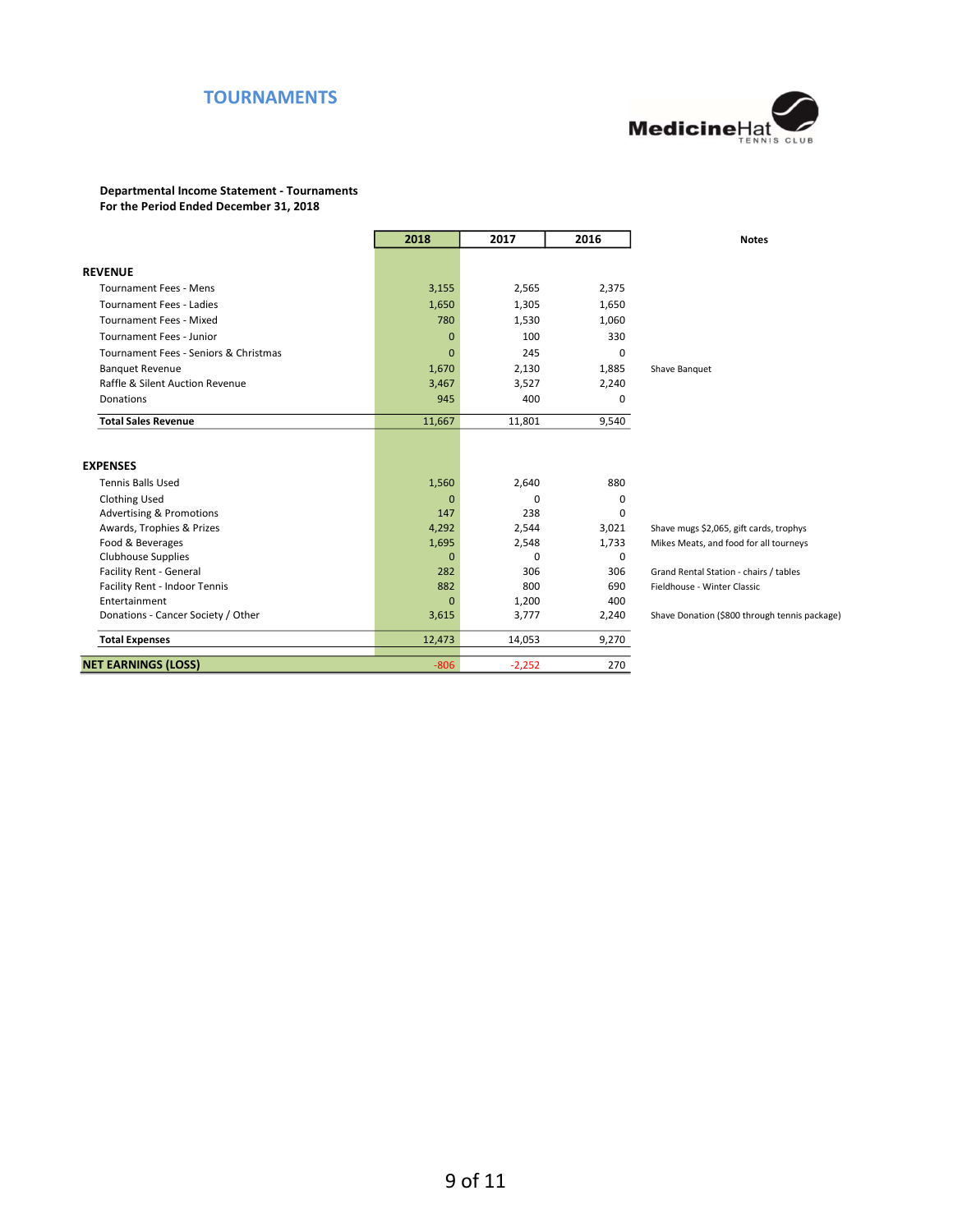### PRO SHOP



### Departmental Income Statement - Pro Shop For the Period Ended December 31, 2018

|                                     | 2018         | 2017  | 2016     | <b>Notes</b>                                |
|-------------------------------------|--------------|-------|----------|---------------------------------------------|
|                                     |              |       |          |                                             |
| <b>REVENUE</b>                      |              |       |          |                                             |
| Lesson Fees - Adult                 | 2,160        | 800   | 1,800    | Adult novice lessons                        |
| Lesson Fees - Junior                | 250          | 480   | 520      | Homeschoolers drop in                       |
| <b>Merchandise Sales</b>            | 104          | 310   | 149      |                                             |
| <b>Total Sales Revenue</b>          | 2,514        | 1,590 | 2,469    |                                             |
|                                     |              |       |          |                                             |
| <b>EXPENSES</b>                     |              |       |          |                                             |
| <b>Cost of Goods Sold</b>           | $\mathbf{0}$ | 0     | 37       |                                             |
| <b>Operating Expenses</b>           |              |       |          |                                             |
| <b>Instructor Fees</b>              | 1,880        | 991   | 1,850    | Adult Novice - 12 sessions @ \$60 per       |
| <b>Instructor Courses</b>           | $\mathbf 0$  | 0     | 1,050    |                                             |
| <b>Travel - Instruction Courses</b> | 1,025        | 0     | 729      | Erika Miller - hotel for instructors course |
| <b>Facility Rent - Training</b>     | 63           | 0     | 52       |                                             |
| <b>Total Expenses</b>               | 2,968        | 991   | 3,718    |                                             |
|                                     |              |       |          |                                             |
| <b>NET EARNINGS (LOSS)</b>          | $-454$       | 599   | $-1,249$ |                                             |